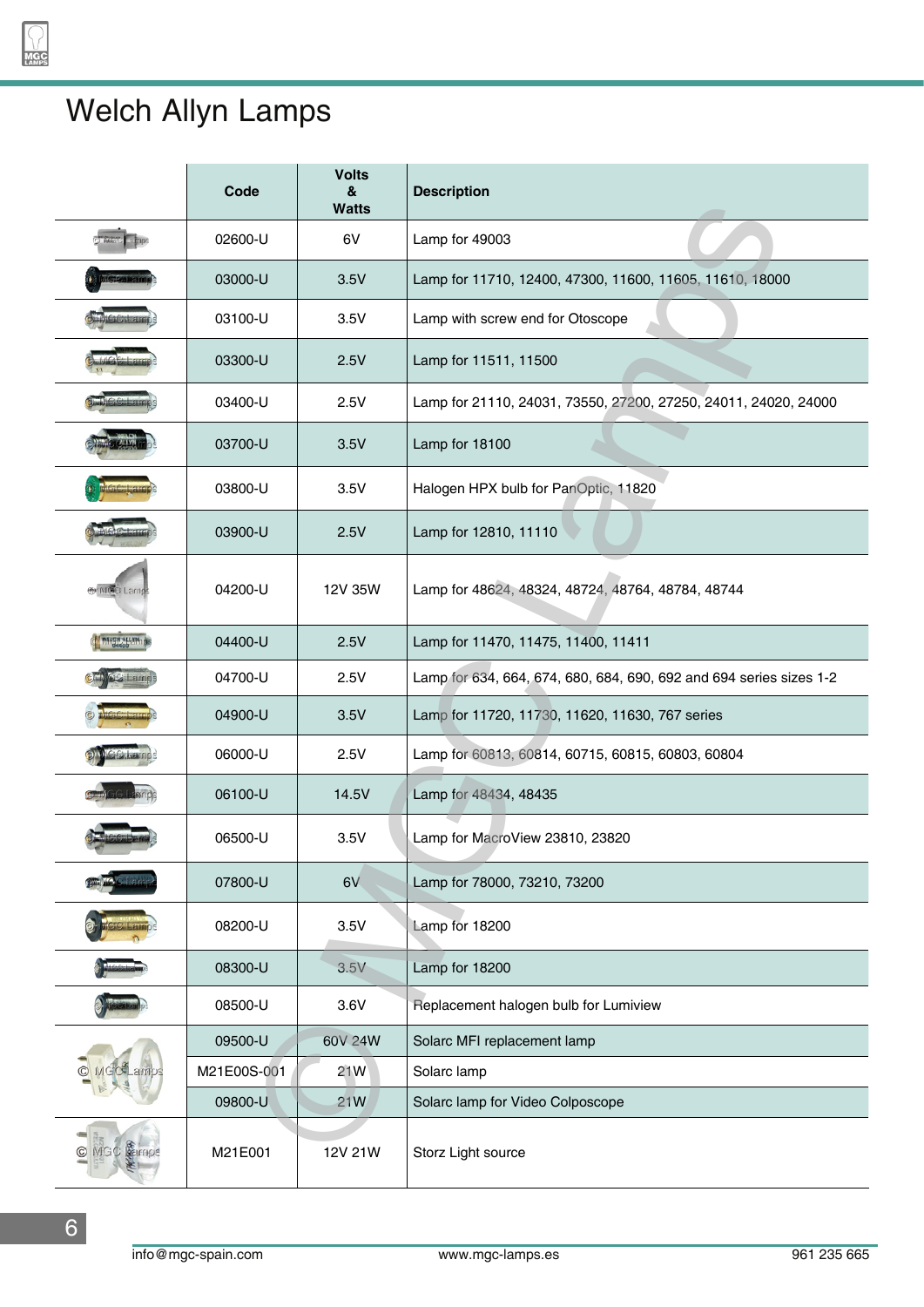## Heine Lamps

2 GC<br>MPS

|                                    | 2.5V        | 3.5V         | <b>Instrument</b>                                                                                                                                                                       |
|------------------------------------|-------------|--------------|-----------------------------------------------------------------------------------------------------------------------------------------------------------------------------------------|
|                                    | X-01.88.032 | X-02.088.047 | Autofoc, Examination Lamp with automatic connector                                                                                                                                      |
|                                    | X-01.88.109 |              | Mini 3000 Dermatoscope                                                                                                                                                                  |
|                                    | X-01.88.034 | X-02.88.053  | Alpha+ Illuminated Loupe, Alpha+ Dermatoscope, Mini 2000<br>Dermatoscope                                                                                                                |
|                                    | X-01.88.035 | X-02.88.044  | Illuminated head for Spreadable Anal Speculum, Glaucotest, F.O.<br>Laryngoscope handle, angled F.O. Laryngoscope handle, Amnioscope -<br>only 3.5V, Alpha+ Finoff                       |
|                                    | X-01.88.035 |              | F.O. SP Laryngoscope lamp handle                                                                                                                                                        |
|                                    | X-01.88.037 | X-02.88.049  | Diagnostic Otoscopes, K100 and BETA 100, Operating Otoscope,<br>Curved Laryngeal Mirror (for 3.5V X-02.88.062), Tongue Blade Holder,<br>Alpha+ F.O. Otoscope, Alpha+ Togue Blade Holder |
|                                    | X-01.88.105 |              | Mini 3000 F.O. Otoscope                                                                                                                                                                 |
|                                    | X-01.88.037 |              | Mini 2000 F.O. Otoscope, Alpha Otoscope, Mini 3000 Tongue Blade<br>Holder, Mini Tongue Blade Holder, Alpha Togue Blade Holder                                                           |
|                                    | X-01.88.038 | X-02.88.046  | Illuminated Loupe with automatic connector, HFR 2 Spot Retinoscope,<br>Microflex* Ophthalmoscope, DELTA 10                                                                              |
|                                    | X-01.88.039 | X-02.88.091  | Focalux with automatic connector                                                                                                                                                        |
| NGC Larr                           | X-01.88.040 | X-02.88.051  | Proctoscope head for proximal illumination                                                                                                                                              |
|                                    | X-01.88.108 |              | Mini-C clip lamp                                                                                                                                                                        |
| 1107 8.5V                          | X-01.88.107 |              | Mini 3000 clip lamp, Mini 3000 combi lamp                                                                                                                                               |
|                                    | X-01.88.041 |              | Mini Fibralux*, Mini 2000 combi lamp, Mini 2000 clip lamp                                                                                                                               |
|                                    | X-01.88.106 |              | Mini 3000 Ophthalmoscope                                                                                                                                                                |
|                                    | X-01.88.042 |              | Alpha Ophthalmoscope, Mini 2000 Ophthalmoscope, Alpha Focalux,<br>Mini Miroflex*, Mini 3000 Focalux, Mini 2000 Focalux                                                                  |
|                                    | X-01.88.042 | X-02.88.101  | Alpha+ Ophthalmoscope, Alpha+ Focalux                                                                                                                                                   |
|                                    | X-01.88.043 | X-02.88.102  | Alpha+ Ophthalmic Examination Light, Alpha Ophthalmic Examination<br>Light - 2.5V                                                                                                       |
| $\frac{1}{2}$ (co. $\frac{1}{2}$ ) | X-01.88.056 |              | Minilux* Otoscope, Mini 2000 Otoscope                                                                                                                                                   |
| <b>DESCRIPTION</b>                 | X-01.88.110 |              | Mini 3000 Otoscope                                                                                                                                                                      |
| <b>相似的 划 193</b>                   | X-01.88.057 | X-02.88.063  | Straight Laryngeal mirror, Laryngeal mirror mini 3000                                                                                                                                   |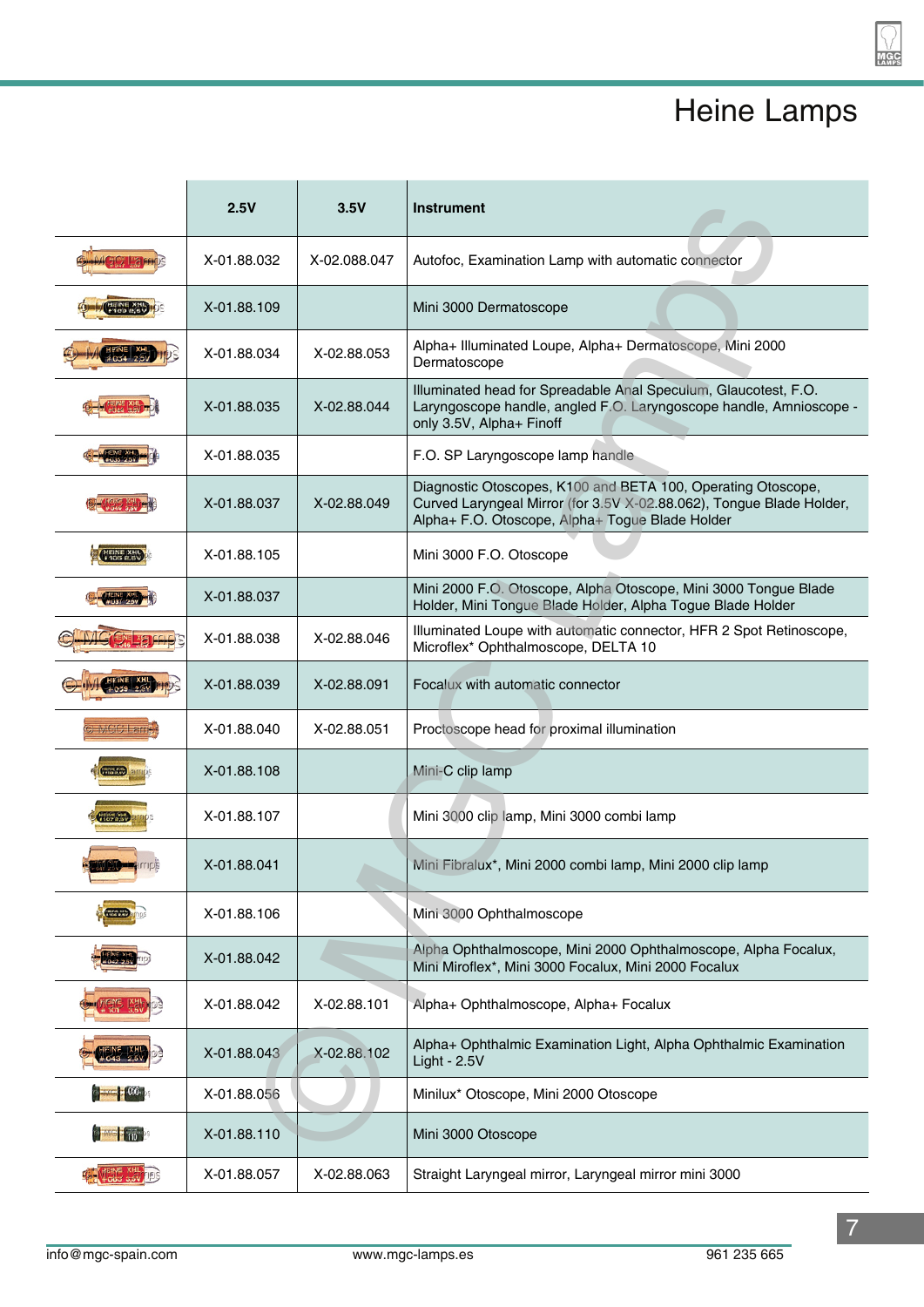## Heine Lamps

|  | 2.5V        | 3.5V        | <b>Instrument</b>                                                                                                                                                      |
|--|-------------|-------------|------------------------------------------------------------------------------------------------------------------------------------------------------------------------|
|  | X-01.88.058 | X-02.88.048 | HSR 2 Retinoscope                                                                                                                                                      |
|  | X-01.88.059 |             | Conventional Laryngoscope blades                                                                                                                                       |
|  | X-01.88.069 | X-02.88.070 | BETA 200 S, BETA 200 M2, BETA 200 Ophthalmoscope                                                                                                                       |
|  | X-01.88.077 | X-02.88.078 | BETA 200, BETA 200 VET and K180 Otoscopes, Finoff, LAMBDA 100<br>Retinometer, Diascleral Transilluminator, Multi-purpose Illuminator, Slit<br><b>Illumination Head</b> |
|  |             | X-02.88.078 | Illumination adapter for F.O. instruments                                                                                                                              |
|  | X-00.88.082 |             | DERMAPHOT 2.2V vacuum bulb                                                                                                                                             |
|  | X-01.88.084 | X-02.88.086 | K180 Ophthalmoscope                                                                                                                                                    |
|  | X-01.88.087 | X-02.88.089 | BETA 200 Streak Retinoscope, Alpha+ Streak Retinoscope                                                                                                                 |
|  | X-01.88.088 | X-02.88.090 | BETA 200 Spot Retinoscope, Alpha+ Spot Retinoscpe                                                                                                                      |
|  | X-01.88.094 |             | ClipLight vacuum bulb                                                                                                                                                  |
|  | X-01.88.098 | X-02.88.099 | HSL 100, HSL 150 and Alpha+ HSL 150 hand-held slit lamp                                                                                                                |
|  | 3.5V        | 6V          | Instrument                                                                                                                                                             |
|  |             |             |                                                                                                                                                                        |
|  | X-02.88.050 | X-04.88.081 | Indirect hand-held Ophthalmoscope                                                                                                                                      |
|  |             | X-04.88.060 | Lamp handle                                                                                                                                                            |
|  |             | X-04.88.068 | OMEGA 100*, 150*, 180, 200, SL350 headlight                                                                                                                            |
|  |             | X-04.88.076 | SIGMA 100* indirect Ophthalmoscope                                                                                                                                     |
|  |             | X-04.88.080 | UBL 100* Illuminated head for binocular loupes                                                                                                                         |
|  |             | X-04.88.093 | SIGMA 150 indirect Ophthalmoscope, SIGMA 150 M2, SIGMA K<br>Headworn indirect Ophthalmoscope                                                                           |
|  |             | X-04.88.111 | OMEGA 500 XHL Xenon Halogen spare bulb 6V, 5W, standard<br>equipment (not shown)                                                                                       |
|  |             | X-04.88.104 | OMEGA 500 XHL Xenon Halogen spare bulb 6V, 10W, optional for<br>twice the brightness                                                                                   |